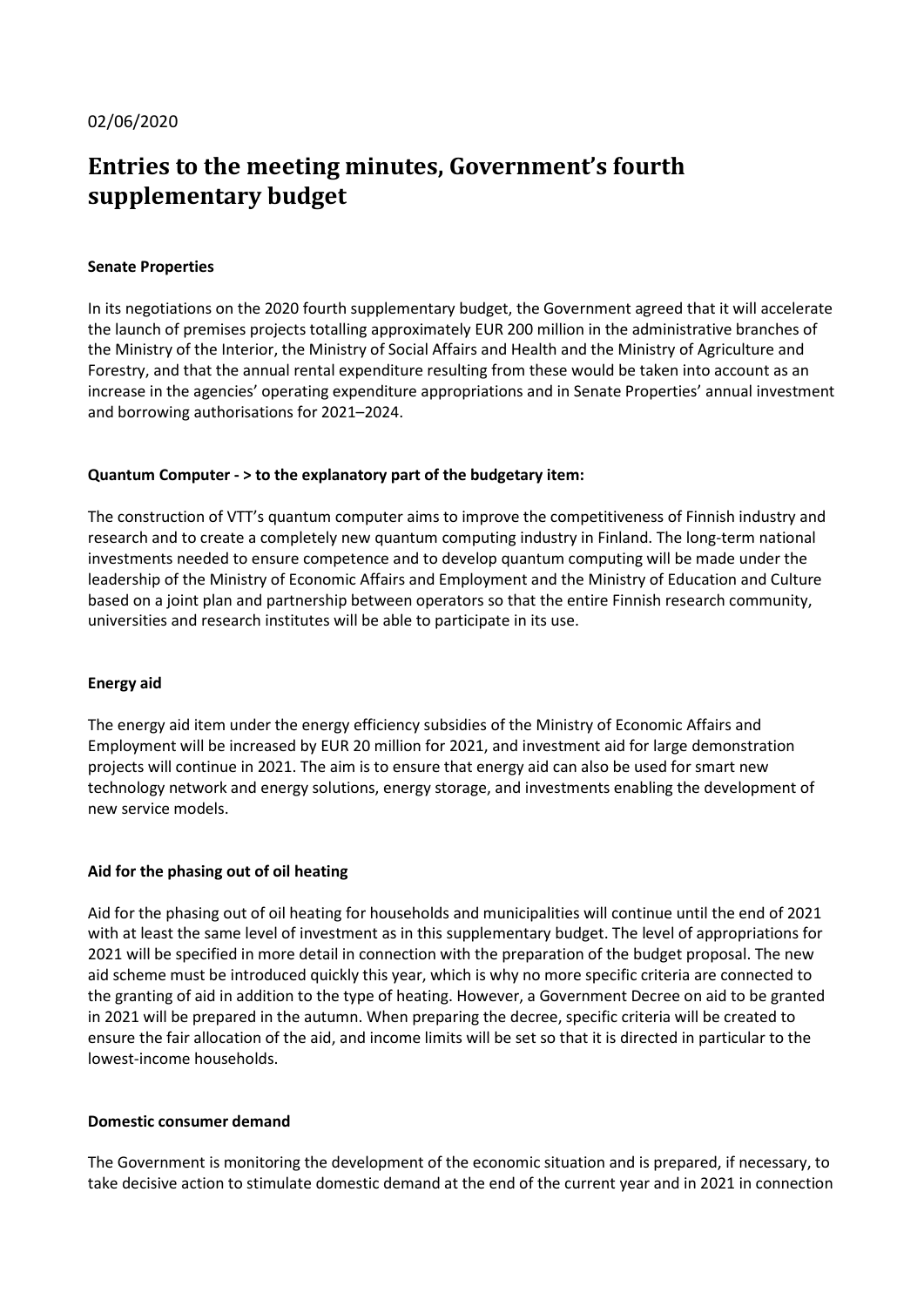with the budget session. The Government is exploring measures for the targeted revitalisation of demand in the service sectors affected by the crisis. The Government is exploring a number of options to address the problems in the service sector, including recovery vouchers for purchasing domestic services and temporary value added tax relief.

## Courts of law

Effective, well-functioning courts of law are a prerequisite for the realisation of legal protection in line with the requirements of fundamental and human rights and for ensuring the legal certainty required for the economy and for relations between citizens. As the exceptional costs incurred by the general courts and administrative courts in managing the coronavirus situation will be reflected with a delay, these will be fully covered by the budget proposals for 2021–2023. The additional appropriations will be covered within the spending limits of central government finances, taking into account in particular the level of the spending limits for the parliamentary term in 2023. This is necessary so that the courts can deal with the congestion caused by the coronavirus epidemic quickly and efficiently and prevent the development of bottlenecks.

#### Safeguarding air transport

To ensure accessibility and business opportunities throughout the country, the Government will ensure that the airport network is maintained at the current level. The Government will examine all options at its disposal to secure domestic air connections to Joensuu, Kajaani, Jyväskylä, Kokkola-Pietarsaari and Kemi.

#### High-speed rail connections and public transport in cities

The Government will ensure the promotion of high-speed rail connections and examine options for strengthening public transport in cities.

#### Broadband and multilocality

The Government will prepare a thematic package for the September budget session with the goal of promoting digitalisation, remote working and multilocality.

#### Walking and cycling

Support for walking and cycling (item 31.10.31) will be increased by EUR 25 million in 2021. All municipalities can apply for the appropriations under this item.

#### Climate fund

A decision to establish the climate fund was made earlier, and now it will be capitalised by EUR 300 million after the preparations have been completed. The fund will have access for investment purposes to EUR 300 million and the income it has earned from its share investments in the Finnish State Business Development Company (Vake). The fund will focus on combatting climate change, promoting digitalisation and boosting low-carbon operations in manufacturing industries. Transition to a carbon neutral technology requires sufficient investments in developing a circular economy, clean technology solutions and energy efficiency.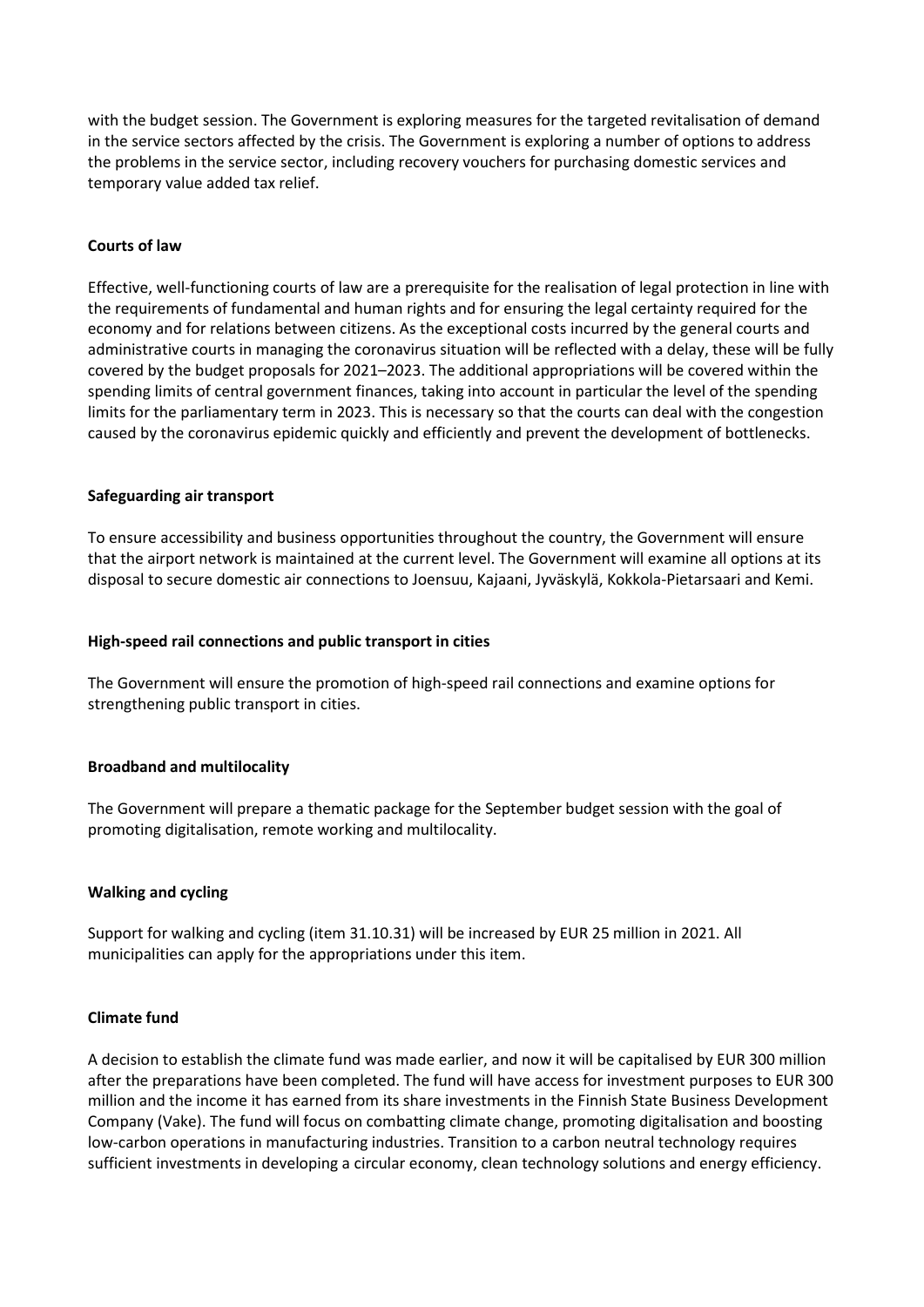#### Mining legislation and battery cluster

Mining legislation will be reformed in such a way that strengthens ecological and social sustainability and takes other sectors into account. The target schedule for the preparation of the draft government proposal is August 2020 and the Parliamentary procedure should take place in December. Parliament's resolutions will be taken into account in the government proposal.

In the context of the systematic work to develop the Finnish battery cluster, a Battery Strategy will be launched, led by the Ministry of Economic Affairs and Employment. When preparing the strategy, proposals will be drawn up to promote ecologically sustainable transport that offers new solutions on the global scale and R&D work on alternative battery technology. The Ministry of the Environment, Ministry of Transport and Communications and Ministry of Finance will participate in the strategy work. The resources for the strategy will be allocated in the context of the budget session in autumn 2020.

#### Unemployment security and employment legislation

The temporary changes to the employment legislation and social security (incl. unemployment security for the self-employed and entrepreneurs) will stay in force until 31 December 2020.

The calculation of the maximum period for which unemployment benefits are payable due to unemployment or lay-offs will be discontinued until 31 December 2020. The change concerns all persons who are unemployed or have been laid off (incl. self-motivated studies or training).

In 2020 the central government is funding the portion of the daily allowance in a lay-off period that corresponds to basic unemployment allowance The transfer of funds from the Employment Fund to the earnings-related pension scheme will be postponed by one year without interest.

#### Municipalities

The costs due to the coronavirus crisis incurred by the Åland Islands will be established and decisions on the reimbursement of costs that differ from the usual will be made during autumn 2020.

The method to cover the deficit of municipalities will be further specified by the end of August. The key aim is that no evaluation procedures will be initiated with respect to municipalities due to the coronavirus situation.

The impacts of the coronavirus crisis will be monitored and, where necessary, the following support measures for hospital districts and municipalities will be prepared.

#### Municipal services

According to the entry to the meeting minutes made in the contexts of the Government's decisions on the General Government Fiscal Plan (8 April), the Government will analyse by the 2020 budget session the outlook for the future of local government finances and review the tasks and obligations of municipalities.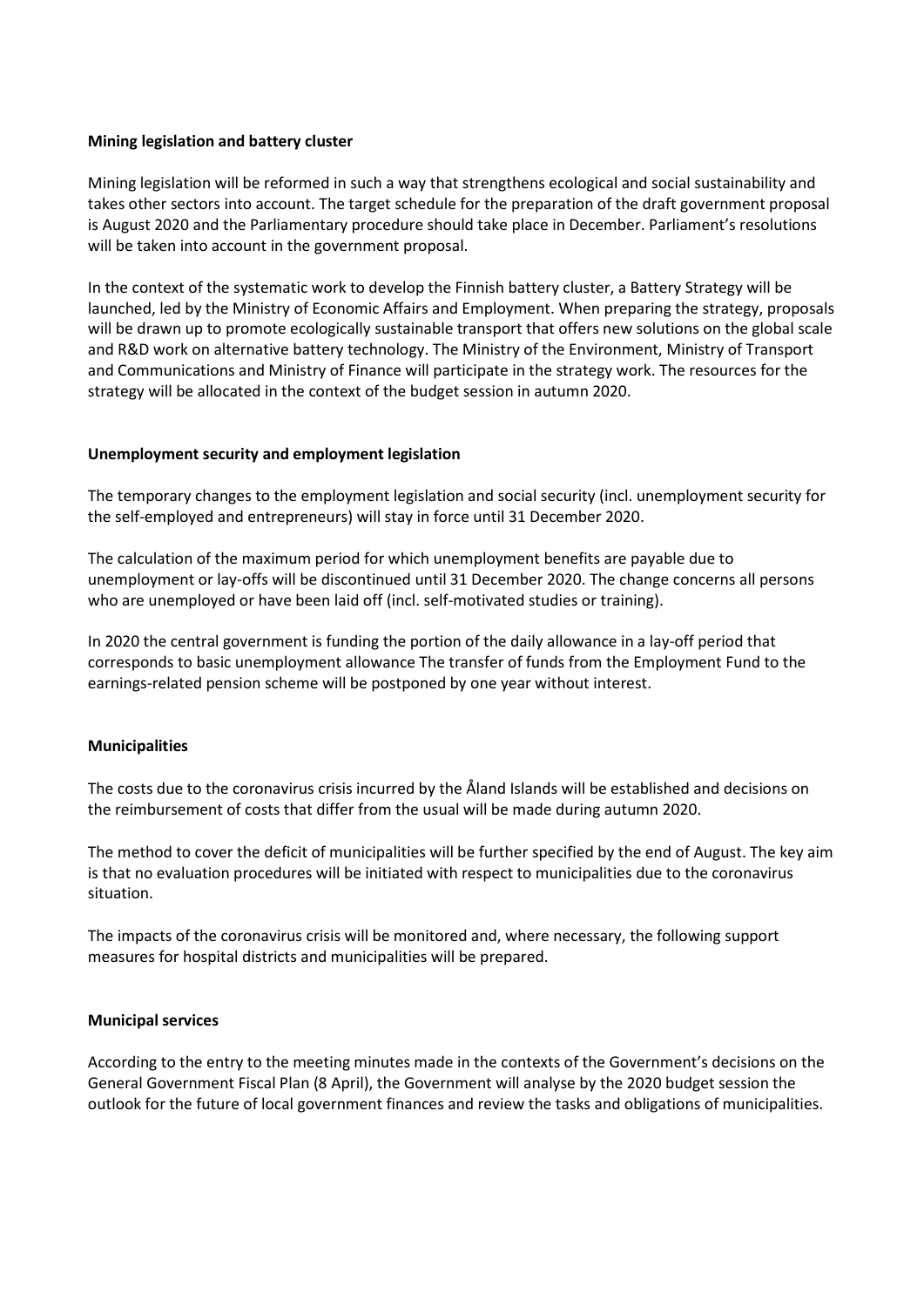The review of the whole package will take place in stages so that a prestudy and proposal on working on the package will be completed by the end of June and the actual proposals will be discussed by the Government in the context of the budget session.

## Recovery

The Government is committed to choosing the economic recovery measures in such a way that they also support the achievement of the Government's carbon neutrality target. This means that the Government will examine the economic recovery investments using assessment criteria for sustainable recovery to establish the impacts of the measures on e.g. employment, economic recovery, climate, sufficiency of natural resources, circular economy, biodiversity, and competitiveness. The criteria will also be used to evaluate the 2021 budget proposal.

## Support for events cancelled in the summer

The Government is prepared to include appropriations in the next supplementary budgets to support sports and cultural events that were cancelled in summer 2020 or take place on a smaller scale than envisaged.

## Development Fund for Agriculture and Forestry

The Development Fund for Agriculture and Forestry (Makera) will be capitalised to support investments in agriculture that promote the security of supply and self-sufficiency. Matters to be taken into account in targeting the investments include the impacts on improving the state of the environment and animal welfare, as well as on reducing emissions in new investments and renovations.

The Ministry of Agriculture and Forestry has commissioned the Natural Resources Institute Finland to conduct a study on the reform of the Development Fund for Agriculture and Forestry. As stated in the Government Programme, the focus will be on openness of the operations, criteria and methods for impact measurement, reporting, and composition of the board.

In the same contexts, an assessment will be made on how the investments financed through the fund can support the profitability of agriculture, a sustainable food system, animal welfare, and achievement of the environmental and climate targets set for agriculture. The Government will decide on the necessary measures after the study has been completed.

# Transport infrastructure projects to be started in 2021

The Government is committed to implementing the electrification of the Laurila - Tornio - national border rail connection. After the study to be made during summer 2020 (whether a bridge located along this route is suitable for electrification), authorisation to implement the projects will be opened in the budget for 2021.

The project to deepen the fairway to the port of Ajos in Kemi will be funded by EUR 26.5 million. The aim of the project is to achieve savings in the transport costs of businesses. In the project the fairway to the port of Ajos will be deepened to the navigation depth of 12.0 metres by carrying out the dredging and dumping required for the deepening and work on navigational aid equipment related to marking the fairway.